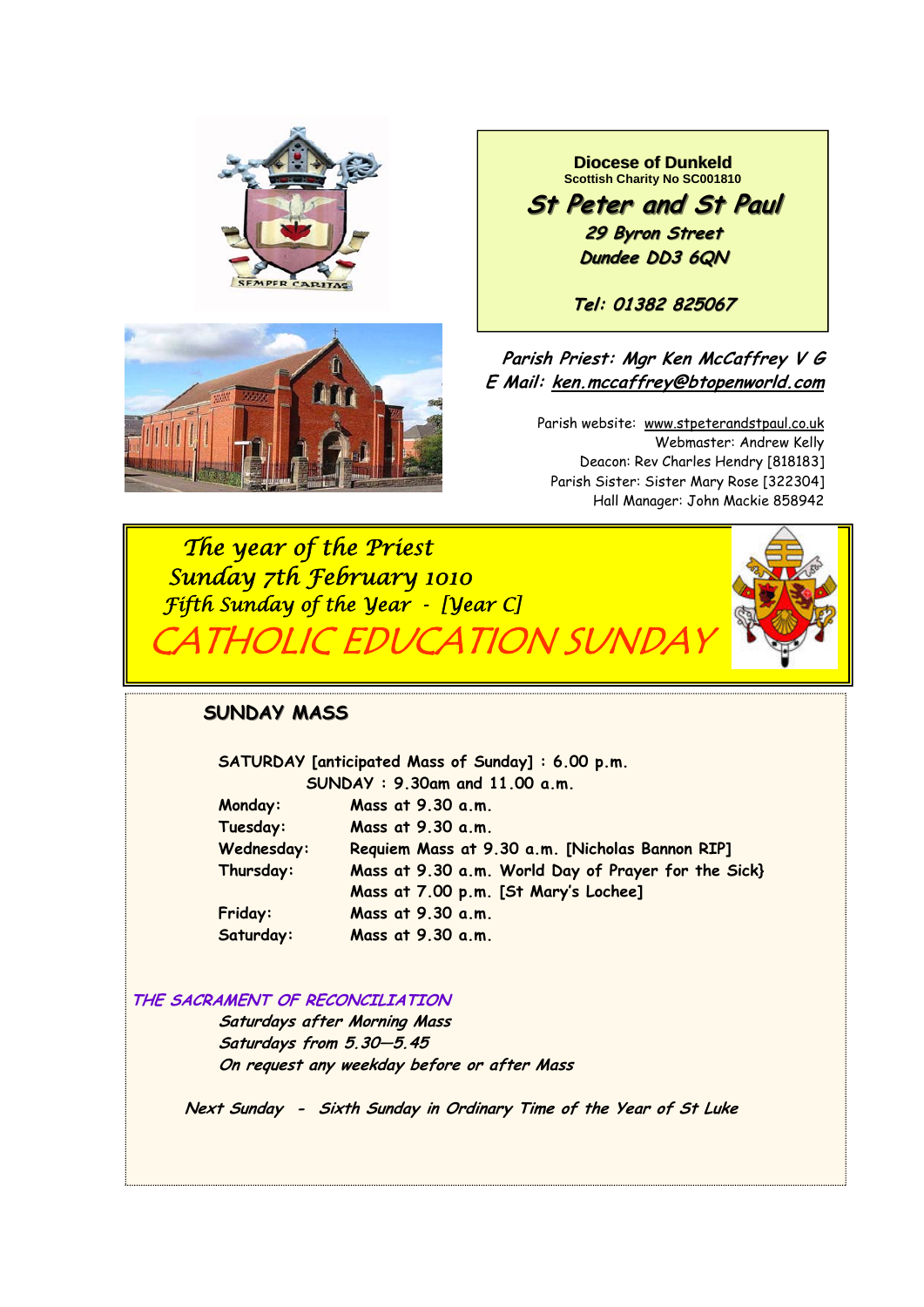## *COLLECTIONS* TODAY

**Second Collection CATHOLIC EDUCATION WEEK COLLECTION** 

#### RITE OF ENROLMENT

The Rite of Enrolment for children preparing for the Sacraments will take place on the First Sunday of Lent at 11 o'clock Mass.

Attendance at this Mass is required for all children who are preparing for First Confession, Confirmation and First **Communion** 

EUCHARISTIC ADORATION Eucharistic Adoration will resume on Wednesday of this week..

From after Mass until 4.30 p.m. Please try and pay a visit to the Blessed Sacrament

PLEASE PRAY FOR: **Nicholas Bannon, Requiem Mass on Wednesday at 9.30 a.m.] Alex Sharp & Margaret McGoogan,** recently deceased; and for **James Ness, Rachel Henderson, Darren Walsh, Davina McGuff, David Campbell, Steven walker, Robert**  Spence, Leo Kierans, Graeme **McMahon, Veronica van der Kuyl, Jessie Moncur, Michael Quinn, Charlie and Harry Craig w**hose anniversaries occur at this time.

Pray also for: **Jeff Gilmartin, Caroline Rice, Terry Small & Nan Grant** who are in hospital. And all our sick and housebound.

#### **DUNKELD CATHOLIC DIRECTORY**

The Annual Directory for the Diocese is on sale at the back of the Church, price £2.50

*CHILDREN'S LITURGY OF THE WORD*  The Children's Liturgy of the Word takes place at the 11 o'clock Mass



#### **FR BERNARD'S O'CONNORS' BOOK**

Anyone wishing to purchase a copy of Fr Bernard O'Conner's Book 'The Gospel makes Sense' can put their name on the list at the back of the Church or contact Brida on 826870 or Pat Gray on 580819.

The cost is £5.00, plus £1 post and packaging. Money must be paid to Brida or Pat before books are ordered.

FATIMA HOLY HOUR in St Andrew's, Cathedral on Saturday 13th February with Mass and 10.00 a.m., followed by Rosary.

Catholic Papers are on sale at the back of the Church. In this week's SCO: Pope Benedict XVI is coming to Britain, hopes for Scottish trip Bishop Philip Tartaglia of Paisley speaks out on the Papal visit, the Latin Mass and Scotland Health board member questions funding cut to St Margaret of Scotland Hospice OPEN HOUSE ALSO AVAILABLE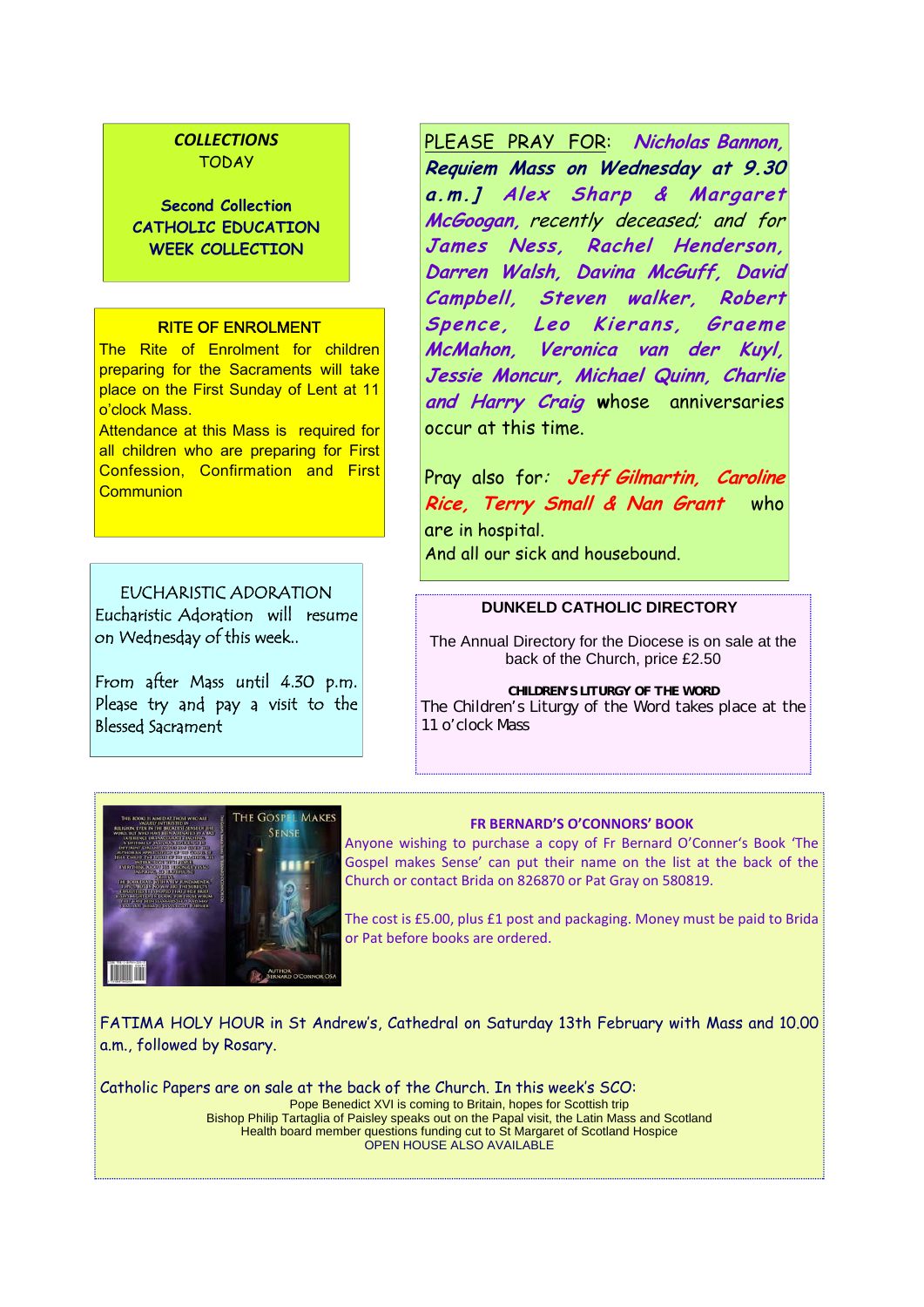#### **LOURDES DINNER & DANCE**

A Lourdes dinner and dance/reunion night has been planned for Saturday April 17th in Ss. Peter & Paul Parish Centre, Milton Street Dundee. If you have been to Lourdes before or are going this year or have had any part to play in this year's fundraising activities, you are invited to attend this multi-Parish gathering. The evening starts at 7pm and dinner will be served at 8pm. Afterwards there will be a mixed variety of music from Scottish music, to line dance and waltzes etc Tickets cost £10 per person. All enquiries to John Mackie 01382 858942. All money raised will go to the final phase of fundraising for this years Lourdes Pilgrimage.

> **DIARY DATES FOR 2010 7th - 13th February - CATHOLIC EDUCATION WEEK Wednesday 17th February - ASH WEDNESDAY Sunday 28th March - PALM SUNDAY HOLY WEEK BEGINS Wednesday 31st March - First Confessions at 2.00 p.m. Wednesday 31st March - Mass of Chrism Thursday 29th April - Confirmations Thursday 13th May - Ascension Day Thursday 3rd June - Diocesan Education Mass Sunday 6th June - First Holy Communions**

#### **JOURNEY OF FAITH**

**The Journey of Faith will begin on Tuesday 16th February and each successive Tuesday until Tuesday 30th March. Anyone interested in becoming a full member of the Church, anyone interested in developing their own faith will be most welcome. The sessions will take place in the Little Chapel and run from 7.00 - 9.00. If you are interested in being part of this journey please give you name to Fr Ken, Deacon Charles or Sr Mary Rose.** 

#### **WORLD DAY OF PRAYER FOR THE SICK**

**Mass will be celebrated in St Mary's [Lochee] on Thursday 11th February, the feast of our Lady of Lourdes, to mark World Day of Prayer for the Sick. Mass will be at 7.00 p.m. All welcome.** 

#### **PARISH ACCOUNTS FOR 2009**

Copies of the Parish Accounts for 2009 are available in the Sacristy or inspection by any parishioners. Summary will be in the newsletter shortly.

## PARISH CENTRE NEWS

We wish to thank all who attended our Burns Lunch in the Centre. We raised £300 and donated to Mary's Meals for the support of children in Haiti.

There is now a large selection of cards for all occasions on sale in the Sacristy. This includes a selection of Easter Cards.

Our Line Dancing Class on Monday afternoons is now closed and the space is available for any community activity. Please contact John.

If you are to hire the Parish Centre for any celebration or Social Event and you require the use of the bar, you must allow 28 days notice to obtain a Licence from the District Court.